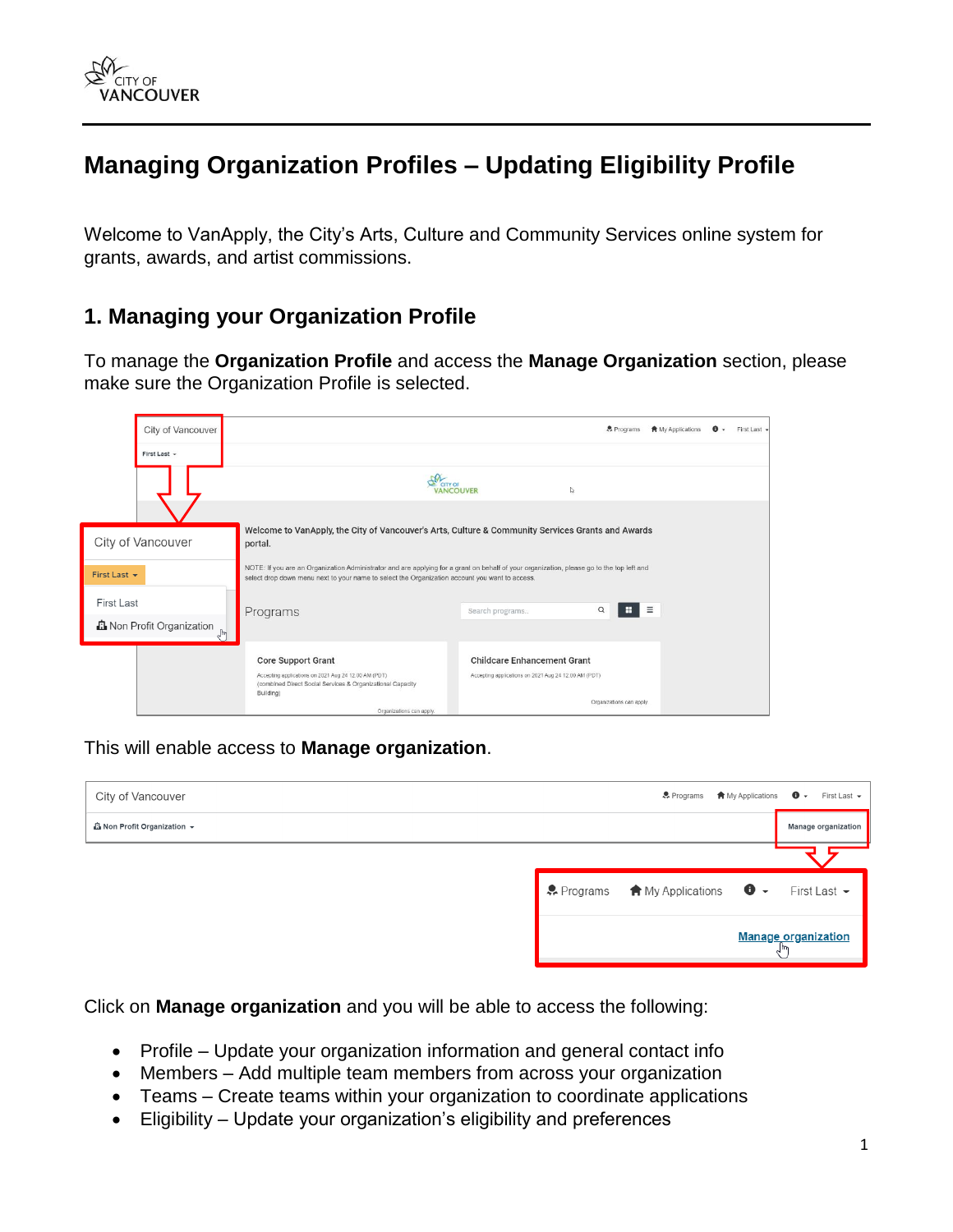

## **2. Access Organization Eligibility Form**

Click on **Eligibility** to open the Eligibility form.

| Manage Organization | ers<br>Mamh | reams |  |
|---------------------|-------------|-------|--|
|                     |             |       |  |

You can preview the answers that are currently entered on the form by scrolling down the page.

### **3. Update Eligibility Profile**

To update and make changes to your responses on the Eligibility Profile, click **Update your eligibility profile**.

Update your eligibility profile

This will open up the form for you to edit. Please make sure you select **Organization** on the first page before clicking **Next**.



The top right will display your progress on the form.



Once complete, the system will automatically save your edits.